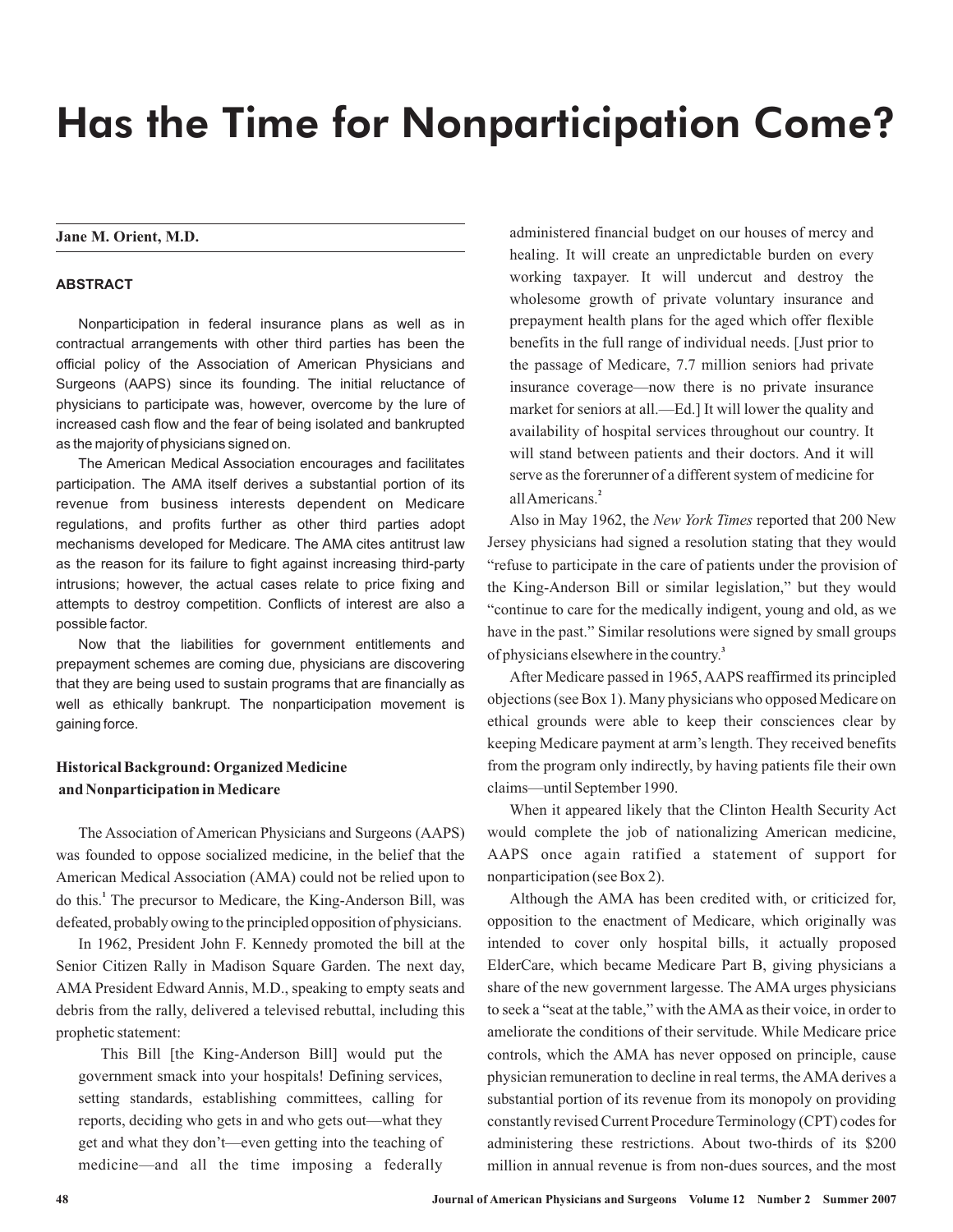prominent share is from publication sales. **4** This conflict of interest makes it virtually impossible for the AMA to advocate nonparticipation. As more and more prescriptive standards are imposed from the top down, the AMA has ever more to gain from collaboration with government to supply the needed directives, with the authoritative professional imprimatur.

Physicians may well ask why the AMA failed to oppose the incremental changes detailed below, which have greatly increased Medicare's impact on medical practice.

## **The Medicare Footprint**

By the early 1970s, Medicare was already violating its promise never to interfere in medical care, with the establishment of Professional Standards Review Organizations<sup>1</sup> (PSROs, or "Physicians Should Roll Over," according to one AAPS wag). The 1980s brought the Medicare participation program, through the Deficit Reduction Act of 1984 (DEFRA), along with a "temporary" 15 month fee freeze, which was extended several times.

The participation program represented the first effort to move away from physicians control over their own fees—a key element of economic autonomy. Physicians were to be induced to relinquish control voluntarily, through incentives, **5** such as promises of quicker payment, listing in a directory, and messages to patients about the advantages of choosing a participating physician.<sup>6</sup> The most important incentive was probably discrimination against patients of nonparticipating physicians, who were reimbursed on the basis of 95 percent of the fee schedule amount, even though their doctors could charge a bit more, 115 percent of the fee schedule amount. **7**

To enforce price controls, the government needed a system for describing the services rendered, and in 1983 the Health Care Financing Administration (HCFA) agreed to use the AMA's CPT-4 system and none other. **8**

#### **Box 1.** Non-Participation Program of AAPS

Reaffirming action adopted by theAAPS Board of Directors, July 31, 1965

The Non-Participation Program of the Association of American Physicians and Surgeons follows this brief explanation.

. *refrain from being a party to in any degree whatsoever To participate means to be a party to in greater or lesser degree; conversely Non-Participation means to*

Although we may be forced to obey any specific legal edict, as moral and ethical individuals we cannot, in good conscience, be a party to any voluntary act that violates our moral and ethical beliefs.

*The Social Security Act Amendments of 1965 do not create any mandatory obligation on anyone beyond the payment of certain stipulated taxes. Inasmuch as this law has been duly enacted, we cannot avoid the payment of these taxes. However, the other provisions of the Social Security Amendments of 1965, as they relate to physicians, are all a matter of voluntary decision. The decision of whether or not to participate is a matter of individual choice. Certain coercive factors may influence the decision to participate but no such factors are intended in the advocacy of Non-Participation.*

The Association of American Physicians and Surgeons recommends a policy of Non-Participation to all physicians as the only legal, moral and ethical means of concretely expressing their complete disapproval of the spirit and philosophy behind these amendments.

*The opinion of competent legal authority assures us that Non-Participation is legal.*

It is our belief that anything that is morally right is ethical. It is further our belief that any measures that tend to lower the standards of medical care are evil and anything that is evil is unethical and immoral. Experience in every area of the world where it has been tried has demonstrated that governmental assumption of the responsibility for medical care (socialized medicine) for the general population (as opposed to the members of the armed forces and former members with service connected disabilities, to whom there is an extraordinary and recognizable obligation) has resulted in the deterioration of the quality of medical care thus creating an effect opposite to the alleged and stated intent of the amendments. Thus the effect of the law is evil and participation in carrying out its provisions is, in our opinion, immoral.

*Therefore, it is our belief that the only proper course for physicians is to:*

- 1. Decline to serve on boards or committees established for the purpose of implementing, interpreting, expanding and administering the Social SecurityAmendments of 1965.
- *2. Decline to sign papers or execute forms necessary to implement the provisions of the Social Security Amendments of 1965.*
- 3. Emphasize to their patients that there is no intention of preventing any person from receiving needed medical care but that such care must be rendered under conditions that are acceptable to both patient and physician.
- *4. Clearly and emphatically explain to their patients that the policy of Non-Participation is in the best, long-range interest of patients, physicians, and good medical care.*

The Consolidated Omnibus Budget Reconciliation Act of 1986 (COBRA) provided an increase of 4.15 percent in maximum allowed fees for participating physicians, but extended the freeze for nonparticipating physicians. **6**

The maximum allowable actual charge (MAAC) limits were imposed in the Omnibus Budget Reconciliation Act of 1986, as a transitional measure between usual, customary, and prevailing fee structures and a "new" payment methodology—the Resource-Based Relative Value Scale (RB-RVS),<sup>5</sup> based in principle on the Marxist Labor Theory of Value. **9**

As of September 1990, physicians were required to file all Medicare claims, marking what William A. Seidler, Jr., M.D., of Panora, Iowa, called "the end of a

medical era" that began with his grandfather's practice in 1870 and was continued by his father until 1952 and by him from 1946 until 1990. He wrote:

As of Sept 1, 1990, I will no longer see Medicare patients in my practice.... Congress has decreed that doctors will be required to prepare and submit all Medicare Part B claims for all Medicare patients. The ethics which I have abided by for all these years set out my medical responsibilities to my patients, not the Government, Congress, or insurance companies, and the patients were responsible to me. I have been, by the Government's definition, a nonparticipating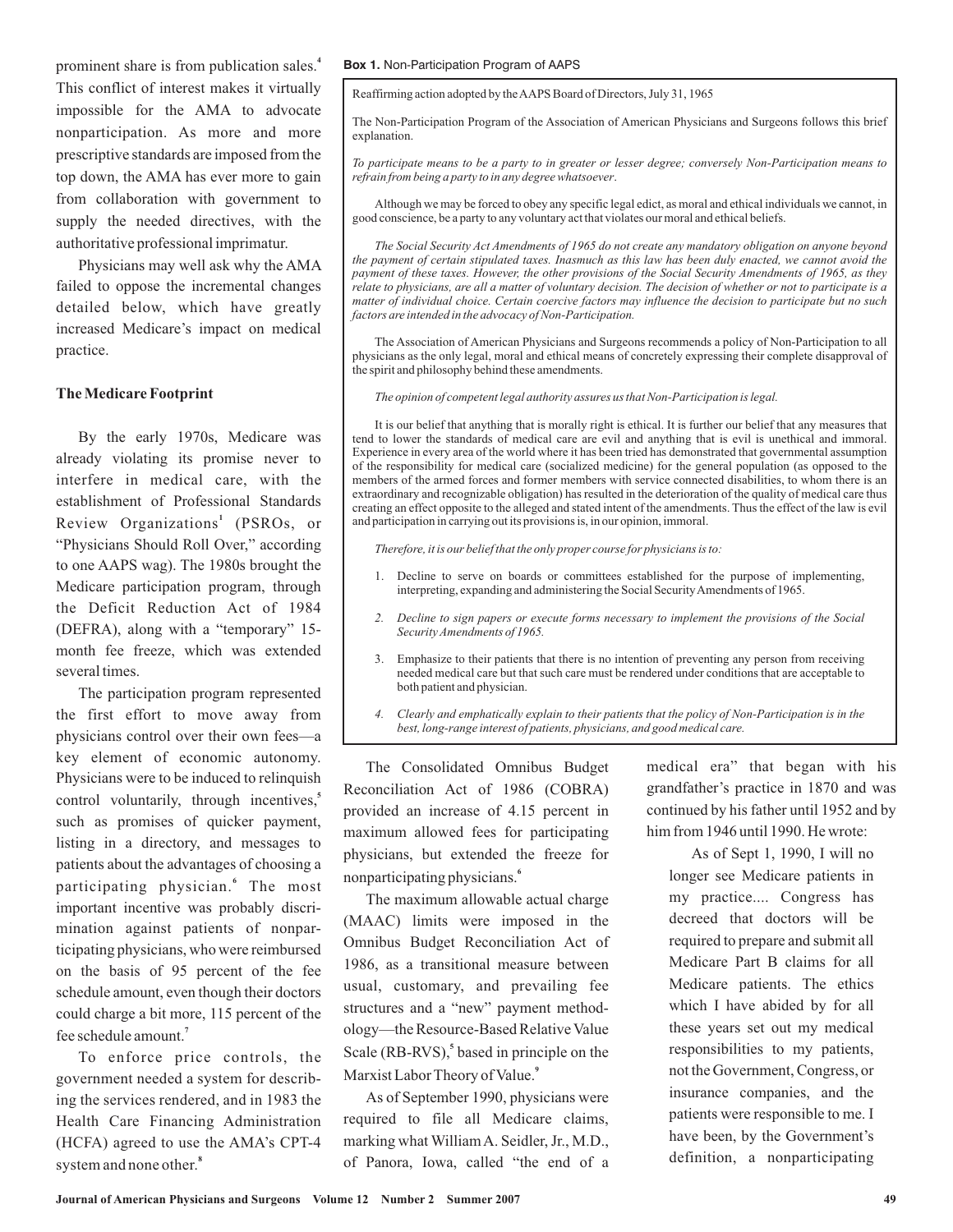physician—meaning to me that I have a physician's relationship only with my patient. I am not a physician who takes care of a patient and is then subservient to the Government for payment, and is controlled by the Government as to the patient's treatment.

Now I find by our congressmen's directive that even though I have cared for, billed to, and collected from that Medicare patient, I must now fill out and submit this

demanded paperwork (for which they forbid any charge for the additional paperwork and time) for each Medicare service, ...and they will reprimand and fine me if I do not carry out this mandate. Congress has also "in its wisdom" set it up so the doctor can take one year to submit this form...; meanwhile, the patient would have to wait for his reimbursement.

It has come to pass that we as doctors are now spending more time responding to Congress's rules...than we are spending with patients....<sup>10</sup>

The momentous nature of this claimsfiling requirement passed mostly unobserved, although Congress did anticipate some resistance and provided for fines of \$2,000 per violation for physicians who "willfully and repeatedly" failed to submit Part B claims. Medicare carriers encouraged patients to inform on their physicians. **11**

The claims-filing requirement removed one significant advantage enjoyed

#### **Box 2.** Statement on Nonparticipation Distributed at 50<sup>th</sup> Annual Meeting in 1993

Morris Fishbein, former editor of the *Journal of the American Medical* Association, asserted in the 1940s that under socialized medicine, physicians would assume the role of Gauleiter. (Gauleiter were brutal National Socialist district leaders.)

## **SHALL PHYSICIANS DECLARE INDEPENDENCE?**

Conclusions reached after a study of President Clinton's Health Care Reform Plan as outlined in September, 1993, and of the AAPS Non-Participation Policy, adopted in July, 1965.

[Ratified by the Assembly of Association of American Physicians and Surgeons at the 50th annual meeting, October 6, 1993, SanAntonio, Texas.]

Moral reasons why a physician bound by the Oath of Hippocrates may not participate in the Nationalization of American Medicine (as proposed in President Clinton's Health Care Reform Plan, September, 1993, or in a "nonpartisan" variant or compromise that accepts the same principles):

#### *1. A physician's first duty is to his patient.*

Nationalized medicine requires a "balance" between the interests of a patient and that of "`Society," as determined by the government or quasi-governmental agency.

#### *2. Physicians are obligated to prescribe for the benefit of their patients, according to the best of their own knowledge and judgment.*

Nationalized medicine will establish "practice guidelines" imbued with the "force of law."

3. Physicians are obligated to keep confidences. ("All that may come to my knowledge in the exercise of my profession or outside of my profession or in daily commerce with men, which ought not to be spread abroad, I will keep secret and never reveal.")

The Clinton Health Plan will require that data from all encounters be recorded in electronic format and will authorize audits in physicians' offices to assure compliance with the rules.

#### *4. Physicians are forbidden to do harm to their patients.*

Physicians who serve the Clinton Health Plan, particularly as "primary care providers," must unavoidably restrict access to care that patients might otherwise obtain, in collusion with governmental regulators.

#### *5. Physicians may not give a deadly potion to anyone.*

The Clinton Health Plan, by *requiring* that all persons who enroll in a Health Plan be offered information concerning advance directives or living wills, sets the stage for pressuring patients to "choose" premature withdrawal of treatment or euthanasia. Community forums that ask citizens to reach consensus on "prioritizing" care, in effect denying it to some persons, help to lend legitimacy to the neglect of the disabled, the chronically ill, and other persons of low political standing.

#### *6. Physicians may not give a woman a means to procure an abortion.*

Although the Clinton Plan does not require physicians to perform abortions, it may force all Americans to fund this procedure, even in instances abhorrent to

most (for example, third trimester abortions for reasons such as sex selection), as a condition of being able to receive medical care.

As a compromise, the Clinton Plan may allow Americans to choose a Plan that does not provide abortions, although they may have to sacrifice other choices to do so.

An entity that has the authority to give a special dispensation also has the authority to withhold it. An agency such as a National Health Board that has the authority to set accepted standards of morality is the functional equivalent of an Established Church, which is specifically forbidden by the FirstAmendment.

By participating in Nationalized Medicine, physicians serve as enablers, assisting the state to violate the consciences of some citizens and their Constitutional right to practice their religion without government interference.

Forcing Americans into complicity with elective abortions could set a precedent for conscripting physicians to perform state-sanctioned killings such as executions or involuntary abortions or euthanasia. Physicians are bound to respect the sanctity of human life. The roles of Healer and of Killer must not be commingled.

#### *7. According to theAAPS Code of Medical Ethics, physicians may not dispose of their services under conditions that tend to reduce the quality of care.*

Physicians must learn their own strengths and limitations. Under Nationalized Medicine, the central planning agencies may prevent physicians from practicing in their field of greatest competence and instead direct them to perform activities for which they are less well suited by interest, aptitude, or training.

Physicians must not place themselves in a situation of conflict of interest with their patients. Under Nationalized Medicine, physicians are rewarded by the State (or by quasi-private entities controlled by the State) for compliance with State directives, not by patients who receive a beneficial service. Physicians cannot serve two masters; they will be inclined to serve the one who controls their livelihood.

In addition, Nationalized Medicine would extend the current system of Administrative Law that subjects physicians to the threat of Draconian penalties and deprives them of their civil rights, should they incur the displeasure of the authorities. Most fearsome are asset forfeiture provisions derived from the "war on drugs." Property may be seized upon mere accusation of "fraud,"'which may be defined as provision of an "unnecessary service" or failure to provide a "necessary service." The government has been known to use agents posing as patients in order to entrap physicians. In the resulting atmosphere of terror and distrust, physicians (being human beings) cannot freely put their best judgment at the disposal of their patients. Rather, they must always be mindful of the desires of the authorities who have the power to destroy their livelihood.

Participating physicians may strive to do the best they can for their patients as circumstances permit, even as Nationalized Medicine proceeds to undermine and eventually destroy the foundations of the patient-physician relationship. Nevertheless, the system depends upon the complicity of physicians. Therefore, participation makes a physician an accessory to the evil that will result.

Ethical physicians should shun the role of enablers, codependents, and collaborators and refuse to participate in Nationalized Medicine.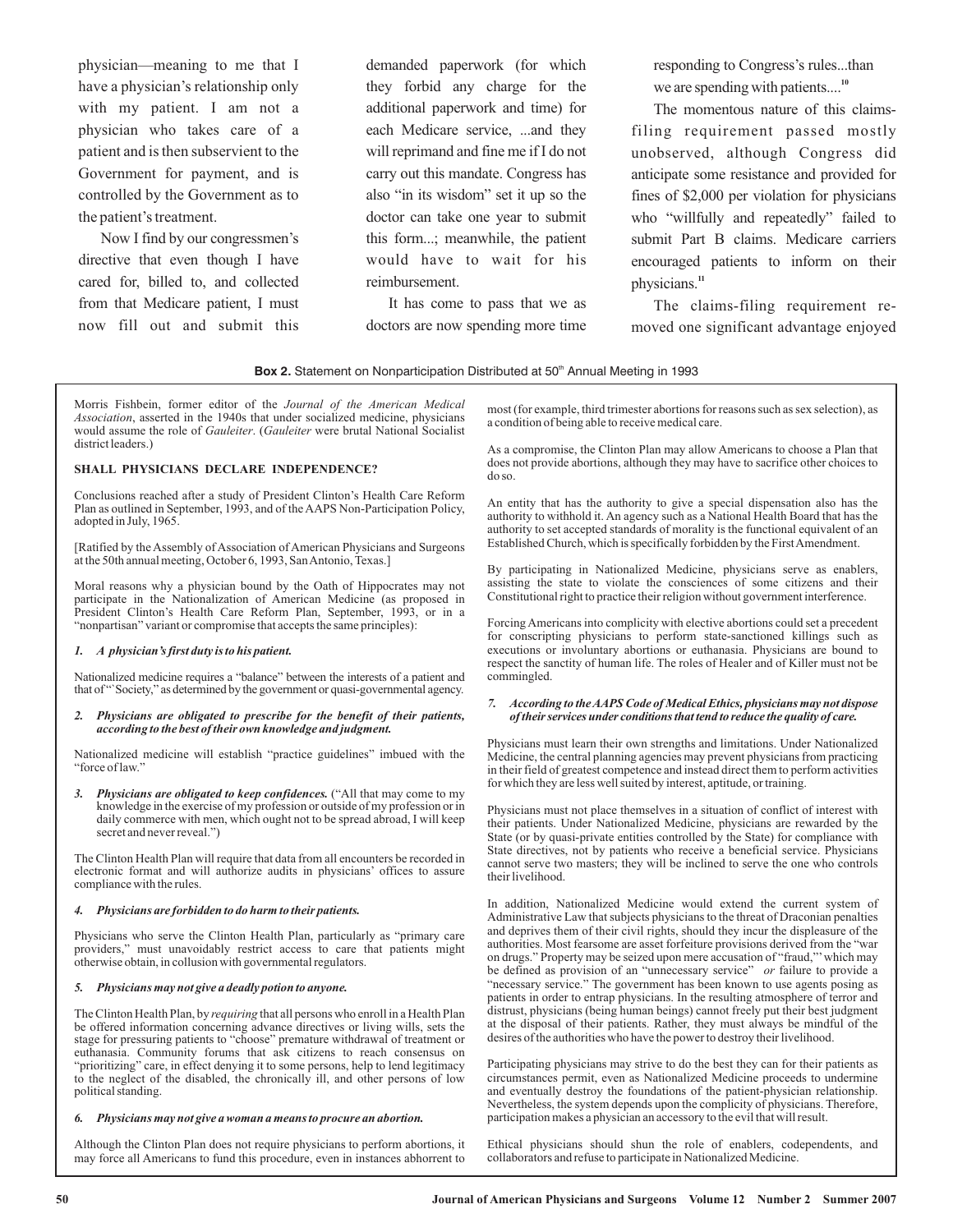|      | Number of               | Number of   | <b>Individuals</b> | Ratio of          | Average number of       |
|------|-------------------------|-------------|--------------------|-------------------|-------------------------|
|      |                         | Medicare    | with at least      | Medicare          | <b>Illegally Denied</b> |
| Year | patient<br>examinations | individuals | one illegally      | individuals       | <b>Medicare Claims</b>  |
|      |                         | treated     | denied claim       | with an illegally | per individual          |
|      | per year                | per year    | in one year        | denied claim      | with a denied claim     |
| 2000 | 3.242                   | 466         | 63                 | 1 in 7.4          | 2.05                    |
| 2001 | 2.932                   | 447         | 91                 | 1 in 4.9          | 3.26                    |
| 2002 | 2.646                   | 411         | 96                 | 1 in 4.28         | 1.85                    |
| 2003 | 2,176                   | 370         | 80                 | 1 in 4.6          | 1.40                    |
| 2004 | 1,852                   | 332         | 53                 | 1 in 6.26         | 1.19                    |
| 2005 | 1.871                   | 329         | 64                 | 1 in 5.14         | 1.45                    |
| 2006 | 1.561                   | 269         | 99                 | 1 in 2.72         | 1.71                    |

**Table 1**. Denied Medicare Claims for Patients of a Non-participating Dermatologist

Source: Richard B. Swint, M.D., printed with permission.

by nonparticipating physicians: freedom from onerous and expensive paperwork. Very quickly, the forms became far more complicated. To see how much simpler the filing process was not so long ago, download the form<sup>12</sup> that congressmen have provided to some patients, a few of whom have received reimbursement (R.B. Swint, personal communication, 2007). Note that the description of an itemized statement, which must be attached to the form, does not mention any requirement for a CPT code or an ICD-9 diagnostic code.

In the 1991 edition of the AMA's CPT code book, only four pages were required to describe evaluation and management (E&M) services. In the 1992 code book, the new confusing and complex E&M guidelines, introduced by HCFA in collaboration with the AMA, required 44 pages of explanation—with every page bearing anAMAcopyright notice. **13**

In addition to the statutory and regulatory changes imposing more burdens and removing any advantages to nonparticipation, Medicare carriers had their own methods, such as sending letters to patients accusing their nonparticipating physician of overcharging—as well as simple nonpayment.

In his small solo neurology practice, Lawrence R. Huntoon, M.D., Ph.D., accumulated more than 20,000 pages of correspondence with Medicare bureaucrats. He estimated that he spent about half his time fighting the bureaucracy.<sup>14</sup>

In his small dermatology practice that treats mostly lowincome patients in Abilene, Texas, Richard B. Swint, M.D., has determined that one-third of his patients have been denied Medicare reimbursement for correctly filed paper claims between Jan 1, 2004, and Oct 30, 2006. The number has been steadily increasing, and the effect on his practice has been devastating, as patients seek treatment elsewhere, presumably from a participating physician (see Table 1). (It appears that some patients have all of their claims denied, while other patients with similar conditions are generally paid.)

As a result—intended or unintended—of government policy, most physicians have abandoned attempts to collect payment directly from Medicare beneficiaries. The proportion of physicians signing Medicare participation agreements increased steadily<sup>15</sup> (see

Table 2). At present, only 1.0 percent of Medicare payments go to patients of nonparticipating physicians who do not accept assignment, and 2.7 percent to nonparticipating physicians accepting assignment.<sup>16</sup> Thus, Medicare beneficiaries have come to expect that all of their medical bills, except for nominal copayments, will be paid by the federal government.

While small practices report being driven into destitution by Medicare, many physicians who participate in multiple managedcare plans report that Medicare is their best payer.

The complexity of dealing with Medicare and also managed care is one reason physicians choose to join large groups. In the 1960s, solo practice was the norm for general practice, as it evolved into family practice. In 1984, 54 percent of members of the American Academy of Family Physicians were in solo practice, and 14 percent in a two-person practice. By 1997, these proportions had dwindled to 25 percent and 8 percent, respectively. Fewer than 5 percent of graduating family-practice residents were choosing solo practice. **17**

Large organizations can more easily manage administrative requirements—and government and payers can more easily manage groups than individuals. As Douglas Iliff, M.D., a solo family physician, pointed out, "groups have a bias for argument, posturing, ego gratification, blame shifting—anything except action." **17**

## **The Managed Care Takeover: Trust andAntitrust**

Rather than discussing the forces pushing physicians into managed care, let us focus on the lack of a strong pushback. Physicians do tend to place considerable trust in their colleagues—a factor deliberately exploited by government, hospitals, and insurers. This may contribute to their willingness to sign contracts without reading them.

AAPS has consistently advised physicians not to enter arrangements that put them in a conflict of interest with their patients. But why hasn't the AMA spoken out on managed-care practices that can be construed as fee splitting or the corporate

**Table 2.** Medicare Participation Rates<sup>15</sup>

| Participation period   | % physicians<br>signing agreements | % of covered<br>charges attributed<br>to par physicians |
|------------------------|------------------------------------|---------------------------------------------------------|
| Oct 1984 – Sept 1985   | 30.4                               | 36.0                                                    |
| Oct 1985-Apr 1986      | 28.4                               | 36.3                                                    |
| Apr 1986-Dec 1986      | 28.3                               | 38.7                                                    |
| Jan 1987-Mar 1988      | 30.6                               | 48.1                                                    |
| Apr 1988-Dec 1988      | 37.3                               | 57.9                                                    |
| Jan 1989-Mar 1990      | 40.2                               | 62.0                                                    |
| Apr 1990-Dec 1990      | 45.5                               | 67.2                                                    |
| Jan 1991-Dec 1991      | 47.6                               | 72.3                                                    |
| Jan 1992-Dec 1992      | 52.2                               | 78.8                                                    |
| Jan 1993-Dec 1993      | 59.8                               | 85.5                                                    |
| Jan 1994-Dec 1994      | 64.8                               | 89.4                                                    |
| Jan 1995-Dec 1995      | 72.3                               | 92.6                                                    |
| Jan 1996-Dec 1996      | 77.5                               | N.A.                                                    |
| Apr 2005 <sup>16</sup> | N.A.                               | 96.3                                                    |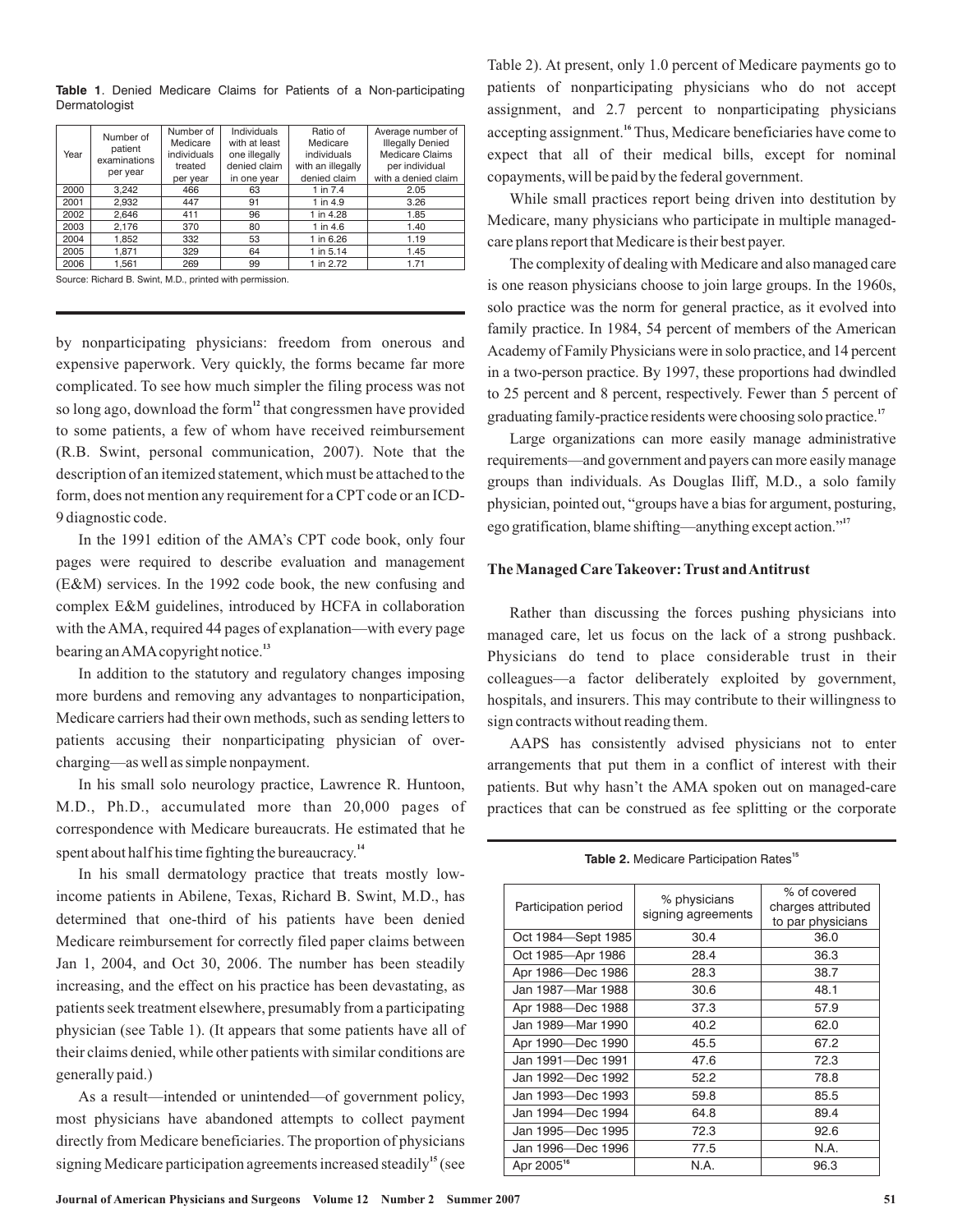practice of medicine, widely recognized to be unethical if not actually illegal?

When asked at a meeting of the Pima County (Ariz.) Medical Society why the AMA will not encourage physicians to avoid even the most disadvantageous contracts, an AMA attorney remarked that she envied the ability ofAAPS to give such advice. TheAMAwas constrained, she said, by Supreme Court decisions pertaining to antitrust law and to an order imposed by the Federal Trade Commission.

In 1938 a federal grand jury indicted the AMA for conspiring with several county medical societies, individuals, hospitals, and others to hinder and obstruct the operations of Group Health Associates, Inc., through the enforcement of ethical opinions (United States v. AMA, et al.). Group Health was a cooperative association of federal employees to provide medical and hospital services on a prepaid, risk-sharing basis. At the time, it was considered unethical for a physician to be a salaried employee of a group prepaid plan, or for another physician to provide consultation to such a salaried employee. **18**

The indictment stated that the AMA "condemns as 'unethical' group medical practice on a risk-sharing prepayment basis principally because such practice is in business competition with…doctors engaged in [private] practice." The AMA gave a different interpretation of its action. AMA editor Morris Fishbein quoted the House of Delegates: "[We will exhaust]…the last recourse of distinguished legal talent to establish the ultimate right of organized medicine to…oppose types of contract practice damaging to the health of the public." **19**

This behavior was grounds for expulsion from the county medical society, and a hospital that granted medical staff privileges to a physician who was not a member of the county medical society could not have its internship approved by the AMA Council on Medical Education and Hospitals. The final result of a ruling by the U.S. Supreme Court was that the AMA and others were prohibited from conditioning medical staff privileges on membership in a county medical society. **18**

Precedence for analyzing antitrust allegations against professional associations on the basis of a rule of reason—rather than the *per se* rule that applies to actions having "no redeeming social value, such as price fixing and boycotts"—was established in a case not directly related to medicine, *Goldfarb v. Virginia State* Bar Association, 421 U.S. 773, in the oft-cited Footnote 17.<sup>18</sup>

As a result of a 1975 Federal Trade Commission (FTC) complaint against the AMA, an order was handed down in 1979, after lengthy discovery, 9 months of hearings, 200 pages of findings, and an appeal  $(AMA v. FTC)$ :

[The order] continued the prohibitions against restricting, impeding, or advising on the ethical propriety of the consideration offered or provided to a physician in any contract with any entity offering the physician's professional services; the ethical propriety of participation by nonphysicians in the ownership or management of organizations offering physician services to the public; and the ethical propriety of medical service arrangements that limit the patient's choice of physician. **18**

The order also prohibited the AMA from inducing or encouraging others to take the prohibited actions. While the order prevented the AMA from prohibiting physician advertising, the modified order did permit the enforcement of ethical guidelines concerning advertising believed to be deceptive. The final order also permitted "professional peer review of fee practices of physicians." **18**

After the 5 years of adversarial relationship ended, "the AMA and the FTC established a productive working relationship founded on a mutual interest in encouraging the profession's selfregulatory activities." **18**

In , *State of Arizona v. Maricopa County Medical Society, et al.* the U.S. Supreme Court held that the *per se* rule against price fixing applied to a maximum fee schedule. **18**

As of his 1998 review, AMA Chair Randolph D. Smoak, Jr., M.D., did not note any distortion or expansion of the Supreme Court decisions by the FTC.

The question of whether the AMA altered its Principles of Medical Ethics because of government pressure has been raised. Stephen R. Latham, J.D., Ph.D., Director of the AMA Ethics Divisions, writes that the answer is "complicated." Revised Principles were adopted at the 1980 meeting, in the shadow of the FTC proceedings, but were complete before the final order was handed down.

"The major antitrust-inspired change in the Code [that interprets the Principles] was the elimination of a large number of provisions related to advertising" (S.R. Latham, personal communication, Mar 26, 1998).

Latham did not comment on the disappearance of Section 6 of the 1957 code, which remains in the AAPS Principles of Medical Ethics as Principle No. 4:

A physician should not dispose of his services under terms or conditions which tend to interfere with or impair the free and complete exercise of his medical judgment and skill or tend to cause a deterioration of the quality of medical care.

Although it seems blatantly unfair that multi-billion dollar managed care organizations are exempt from antitrust law under the McCarran-Ferguson Act, while physicians are subject to it, the FTC's power does have limits, and the court decisions cited by the AMA are narrower in scope than many seem to believe. It is important to remember also that the AMA was using highly coercive actions against physicians to enforce its views. Additionally, it was attempting to eliminate competitors, especially chiropractors. **20**

AAPS is not aware of any effort by government to limit physicians' right to freedom of speech as by requiring censorship of Principle No. 4 above, or limiting advocacy for the Nonparticipation Policy.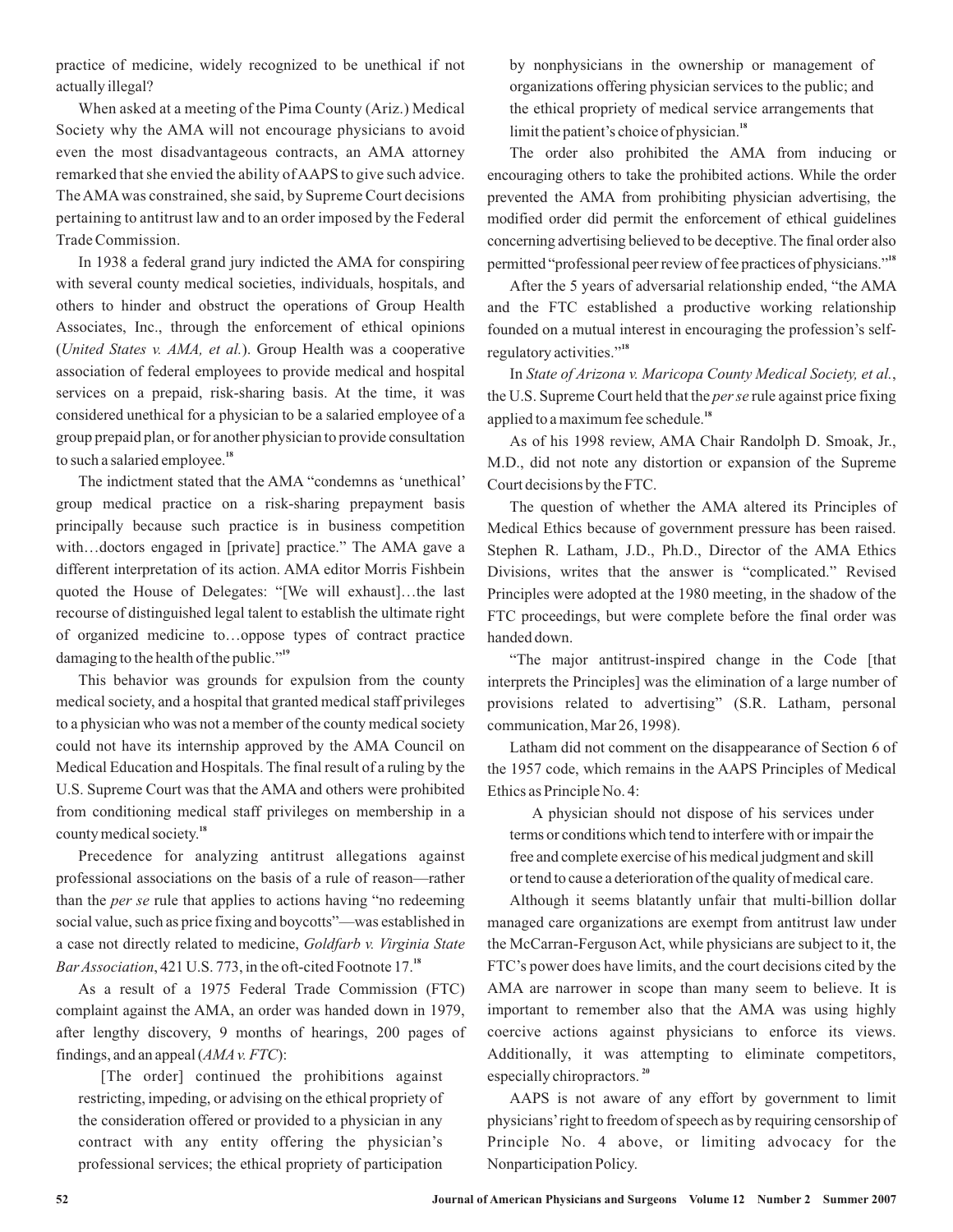Failure of the AMA to oppose the managed-care revolution is not solely attributable to governmental constraints. In addition to its "productive working relationship with the FTC," the AMA appears to enjoy a cordial relationship with the "major payers," and there appears to be a considerable overlap in persons holding influential positions in organized medicine and managed-care organizations.

Examples<sup>21</sup> include Speaker of the AMA House of Delegates, Nancy H. Nielsen, who was named chief medical officer of Independent Health. The 2005/2006 president of the Erie County (N.Y.) Medical Society was Richard P. Vienne, Jr., the medical director of Univera Health Care. The president of a state chapter of a specialty society regularly appeared in advertisements promoting a managed-care plan that physicians considered very doctorunfriendly—until a physician complained about the apparent blatant conflict of interest.

Calling attention to the complicity of organized medicine in managed-care practices that harm independent physicians can jeopardize one's entire medical career. The physician who complained about the ad—and who also advocated for independent practitioners in other ways—was recently served with a licensure board demand to agree to expensive and intrusive monitoring, on the basis of a patient complaint about refusal to supply a laboratory result without the office visit that is consistently required by the physician, and a \$20 fee dispute. The medical board member charged with reviewing the complaint also, the physicians reports, happens to serve on the medical advisory committee of the insurer.

It appears that small independent practices and vocal physicians are a barrier to the establishment of monolithic control over medicine—and a substantial and growing fraction of the American economy.

## **An Economic Rationale for Nonparticipation**

Physicians are beginning to notice that participation in managed care, once thought essential to financial survival, may actually be the road to bankruptcy. The late Robert DeGroote, M.D., an attending surgeon at Hackensack (N.J.) University Medical Center, published the numbers from his practice.<sup>22</sup>

Although financial considerations may dictate that physicians withdraw from managed-care contracts, it's not just about the money. DeGroote writes:

As a practicing general and vascular surgeon for the last 20 years, I watched the development of a sad scenario that I never thought possible: A once proud, respected, trustworthy, and noble profession brought to its knees by those not trained in the honorable art and science of medicine and whose only motivation is profit.

DeGroote notes that lack of knowledge of costs, or of what one will be paid, is a recipe for financial suicide. "Do you know of any business that would sell a product without knowing what it costs?"

DeGroote determined how much his practice was paid by each insurer per Relative Value Unit (RVU) of service provided, how

**Table 3.** Profits from Performing Various Surgical Procedures

| Procedure                    | Range of profits* |
|------------------------------|-------------------|
| <b>Breast biopsy</b>         | \$53.40-\$73.93   |
| Amputation                   | \$123.99-\$171.66 |
| Coronary artery bypass graft | \$248.23-\$343.66 |
| Abdominal aortic aneurysm    | \$317.30-\$439.28 |
| Femoral-tibial bypass        | \$198.53-274.86   |
| Lysis adhesions              | \$119.09-\$164.88 |
| Small bowel resection        | \$124.37-\$172.19 |
| Colon resection              | \$154.03-\$220.04 |
| Appendectomy                 | \$77.06-\$106.69  |
| Laparoscopic cholestectomy   | \$82.68-\$114.46  |
| Whipple procedure            | \$350.90-\$485.81 |
| Inguinal hernia repair       | \$58.92-\$81.58   |
| Level 3 office visit         | $$6.61 - $9.16$   |
| Level 4 office visit         | \$17.99-\$24.91   |

\*Range of profits from Oxford (generally lowest), Aetna, United, and Medicare (generally highest) Source: adapted from DeGroote<sup>22</sup>

| Specialty or occupation   | Approximate average |
|---------------------------|---------------------|
|                           | hourly wage         |
| Family physician          | 47.28<br>\$         |
| Internist                 | 51.38               |
| Neurologist               | 63.00               |
| Obstetrician/gynecologist | 79.58               |
| General surgeon           | 83.74               |
| Otolaryngologist          | 84.99               |
| Cardiologist              | 93.61               |
| Managed care CEO          | 1,423.00            |
| Weekend nurse             | 50.00               |

**Table 4.** Estimate of Hourly Wages for Selected Specialties and Nonphysicians<sup>22</sup>

Table 5. Insurance Reimbursement for Procedures in Humans or Animals<sup>22</sup>

| Procedure                     | Medicare<br>reimbursement | Veterinary insurance<br>reimbursement |
|-------------------------------|---------------------------|---------------------------------------|
| Gastric torsion (gastrectomy) | \$1.241                   | \$1,993                               |
| Intestinal foreign body       | 725                       | 1,363                                 |
| Neoplasia pancreas            | 1.297                     | 2.265                                 |
| Neoplasia thorax              | 1.403                     | 2.558                                 |

much it cost his practice to provide one RVU, and the profit (revenue − expense). The profit per RVU was \$6.59 for Medicare, \$4.89 for Aetna, \$4.76 for Oxford, and \$5.63 for United. Table 3 shows the range of profits earned per procedure for a number of common procedures. He was shocked to learn that a surgeon made a net profit of only \$485 for performing a Whipple procedure for a Medicare patient, and \$351 for an Oxford patient. The maximum amount earned for performing a three-vessel coronary artery bypass graft (from Medicare) was \$344. To pay a \$10,000 increase in malpractice insurance, Dr. DeGroote would have to do 100 extra laparoscopic cholecystectomies.

Compiling average hourly wages earned by physicians of various specialties (Table 4), DeGroote was astonished to discover that a family physician earned less than a nurse working a weekend shift at his hospital (\$47.29 v. \$50), and a managed-care chief executive officer earned nearly 15 times as much as cardiologists, the highest paid physician specialists (\$1,423 v. \$96.31).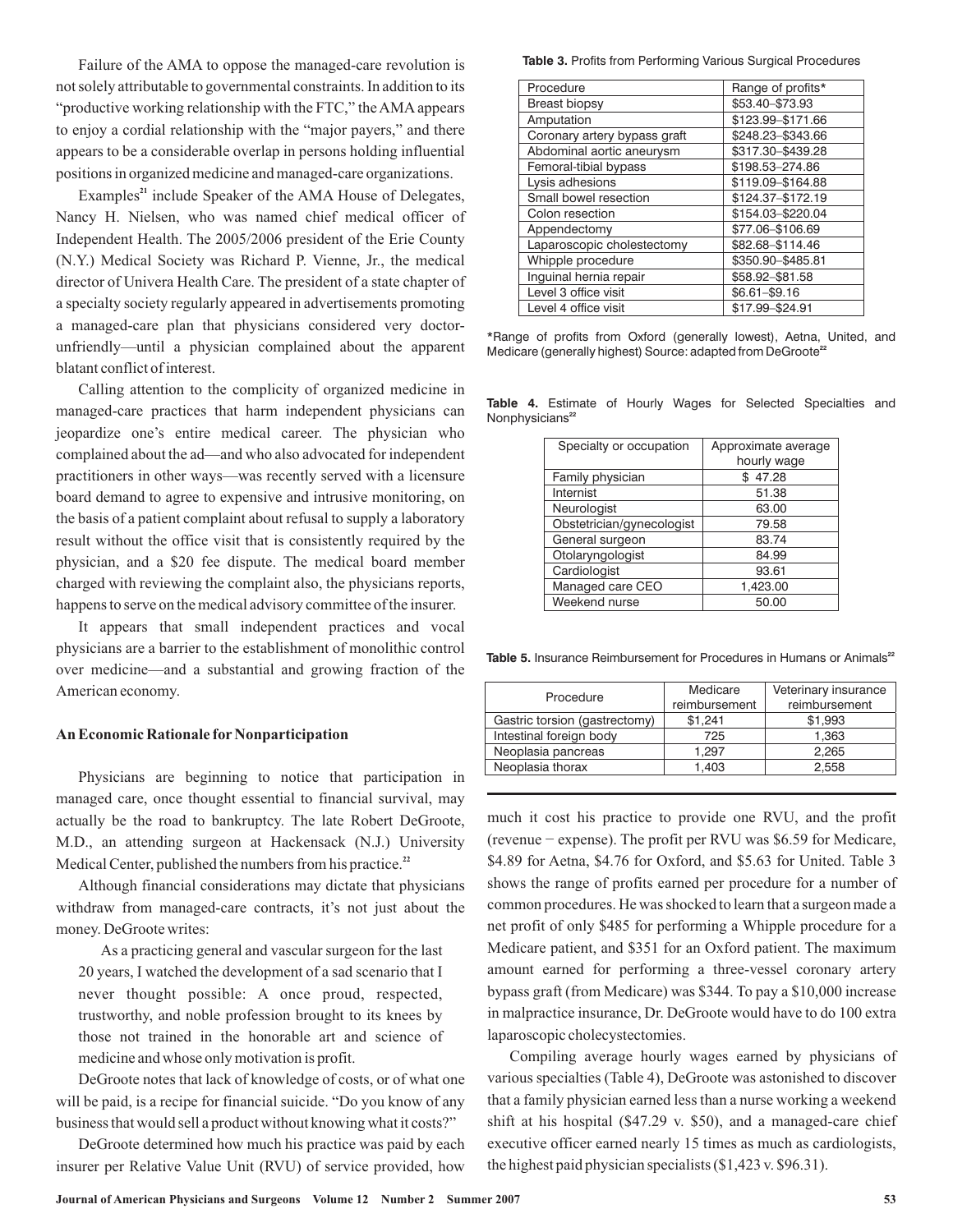To do the HCFA, and assess your practice liabilities, follow these steps. You may want to do a separate analysis for<br>Medicare and managed care. Medicare and n

#### **Preliminary investigations:**

For several days, have each staff member and physician use a stopwatch to time every activity related to third-party payment, including telephone calls, correspondence, and study of carrier manuals.

#### **Accounting assessments**:

It your balance sheet, bank statements, tax forms, payroll records, etc., to make the estimates required to fill in the table. **Overhead Costs for Claims Submissions**

| Part-time insurance-related work (multiply by percentage of time spent on such work)                                                                                             | s |
|----------------------------------------------------------------------------------------------------------------------------------------------------------------------------------|---|
| 2. Excess computer equipment for claims processing, EHRs, other mandates:                                                                                                        | Ś |
| Leasing, maintenance, required software upgrades                                                                                                                                 | Ś |
| Personnel costs (training, consultation, need for more highly skilled workers)                                                                                                   | S |
| 3. Additional telephone lines                                                                                                                                                    | Ś |
| 4. Forms, manuals, and other supplies                                                                                                                                            | Ś |
| 5. Training and compliance costs (seminar fees, time off for personnel to attend, consultants, voluntary audits)                                                                 | Ś |
| 6. Additional credentialing expense                                                                                                                                              | Ś |
| 7. Excess liability coverage                                                                                                                                                     | Ś |
| 8. (Physician time spent in non-patient care, third-party required work) x (mean hourly earning potential)                                                                       | s |
| 9. Rental of space needed solely for employees or supplies related to third-party relations                                                                                      | Ś |
| 10. Other (psychotherapy or medical treatment for stress-related disorders, etc.)                                                                                                | S |
| Total the amounts to arrive at a monthly or annual estimate of office overhead for claims submissions: \$<br><b>Liabilities</b>                                                  |   |
| If you have managed-care contracts, estimate the expected income loss due to withholds or possible penalties for<br>overutilization:                                             | S |
| Liability due to "anti-fraud" laws:<br>Method 1 (shortcut): Multiply the functional equivalent of infinity by any nonzero probability.<br>Method 2: Fill in the table on page 2. |   |
|                                                                                                                                                                                  |   |

#### 1. Legal fees: hourly rate (\$\_\_\_\_\_\_) times expected duration of investigations, hearings, trials, and appeals \$ 2. Civil monetary penalties: \$11,000 times number of items potentially subject to adverse or incorrect coding, failure to collect copayments, un etc., i.e. for "fraud" or "abuse \$ 3. Income received from any procedures that could be retrospectively called unnecessary or that could have been coded so as to obtain less reimbursement (i.e. for which claims were "fraudulent" or "abusive"), multiplied by 3 \$ 4. Value of assets, any portion of which may have been purchased with funds derived from insurance claims determined to be "fraudulent" \$ 5. Potential expert witness fees \$ 6. Lost income due to loss of reputation, program exclusions, delicensure, and/or *imprisonment* \$ To arrive at an "expected value," calculate first the maximum plausible value, then multiply by the probability that the maximum liability would occur (the probability is unknown, but you can guess at it): \$\_

**Estimating Unfunded Liabilities**

#### **Balancing the Account**

- 1. Estimate the amount of income derived directly from third parties (from assigned claims or capitation,  $s$
- 2. Estimate the amount of income that is dependent upon your office filing an insurance claim (as from Medicare patients or other unassigned claims that you file voluntarily): \$

3. From the sum of (1) and (2), subtract the overhead calculated above, to give the net:  $s$  and  $s$  and  $s$  and  $s$  and  $s$ 

This would be your immediate net loss if the income could not be replaced. However, there are potential offsets:

- a. Medicare patients willing to forego benefits and pay privately if you opt out.<br>b. Other patients willing to pay privately, out of pocket out of health savings accounts, or to file their own<br>claims for insurance reimburs
- c. Other remunerative work that you could do, whether medical or nonmedical, in time freed from third-party hassles.

claims for insurance reimbursement.<br>
c. Other remunerative work that you could do, whether medical or nonmedical, in time freed from third-party<br>
hassles.<br>
The desire of patients to contract privately may increase dramatic

All of us have the responsibility to support ourselves and our families, so earnings are not irrelevant. But your<br>calculation should not be strictly a cold-blooded financial one. Not every value can be calculated in dollar Be sure to include the following in your calculus: **honor, integrity, love, joy, sanity, and prudence.**

For various procedures, veterinary insurance reimbursement was nearly twice Medicare reimbursement (Table 5).

DeGroote's answer was to begin dropping managed-care plans. By January 2003, his practice had resigned from all of them. He writes:

We were frightened but determined that we were no longer going to support a system that denies care to patients, that rewards middlemen with enormous sums of money for essentially no risk, that relies on fear of professional and financial ruin to keep doctors in line, and that reimburses physicians a pittance for the care that they render and the risks that they take.

The result: within 8 months monthly collections had increased significantly. An initial drop in caseload later reversed itself. The offices were "no longer crammed with managed care patients demanding immediate appointments and wanting the latest tests that they have seen on television." Fixed overhead decreased, as staff did not have to deal with the managed-care bureaucracy. Fear of the consequences of resigning was replaced by joy at being able to practice surgery as the doctors were trained to do. And between 2002 and 2006, profits per RVU increased steadily from \$6.59 to \$24.08, a highly significant  $(P=.001)$  360 percent increase.

Many general surgeons in DeGroote's area decided on their own to take similar steps because of restrictive patient care algorithms and insulting rates of payment. He believes that if doctors do a comparable analysis, "there is only one conclusion [they] can come to in order to survive." **22**

DeGroote's analysis, while highly useful, still omits another factor that is increasing in importance as Medicare's financial situation worsens: the risk of unwarranted investigations, fines, and even prosecutions for alleged "health care fraud." The Health Insurance Portability and Accountability Act of 1996 (HIPAA) poured enormous resources into finding and prosecuting fraud, which is increasingly being defined as deviation from desired practices.<sup>23</sup> HIPAA applies to all insurance plans, not just Medicare and Medicaid.

The AAPS tool for practice analysis (Box 3), initially proposed by AAPS past president Don Printz in 1996, includes consideration of incalculable risks and intangible effects on morale and ethics.

ManyAAPS physicians have implemented the nonparticipation policy and presented their experiences at AAPS annual meetings and regional seminars,<sup>24</sup> and in this journal.<sup>25</sup>

# **Gone With the Wind**

Margaret Mitchell's American epic *Gone With the Wind* resonated with people around the world whose lives were being turned upside down by war and revolution. It has been translated into about 40 languages, including Arabic and Farsi. People in Nazi-controlled countries during World War II risked being shot if